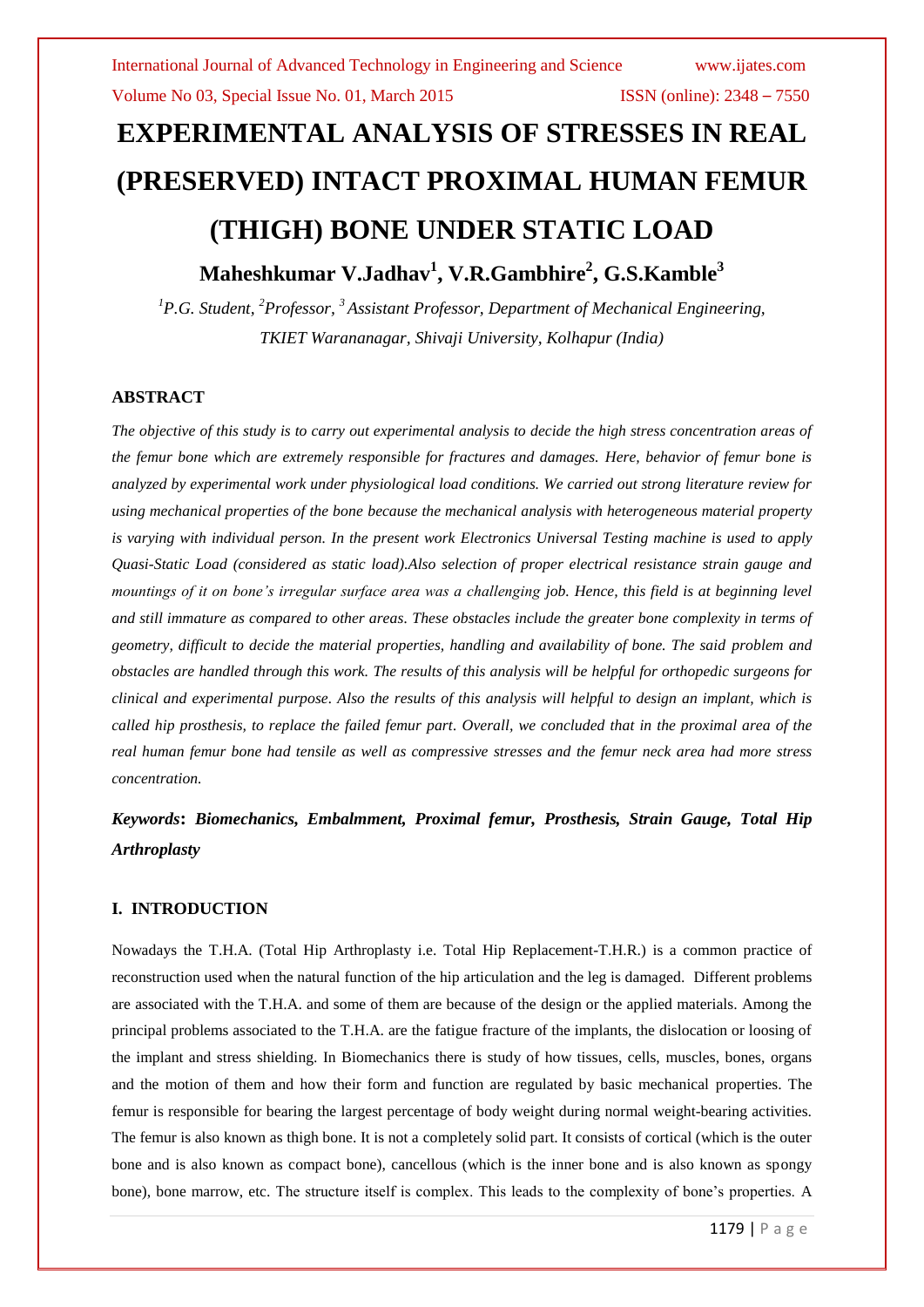# Volume No 03, Special Issue No. 01, March 2015 ISSN (online): 2348 – 7550

femur fracture happens due to either a large force or something is wrong with the bone. In patients, the most common causes of femur fractures include: Car accidents and falls from a height. Patients may also have bone that is weakened by osteoporosis, tumor, or with some infection. These conditions can lead to a so-called pathologic femur fracture. The following four proximal femur fractures are commonly referred to as hip fractures: 1.Femoral head fracture 2. Femoral neck fracture 3.Inter-trochanteric fracture 4.Sub-trochanteric fracture. The following fig. clears the terminology of bone which related to proximal portion. Proximal femur means upper third of the human femur bone, which includes the femoral head, femoral neck, greater trochanter, and upper portion of the femoral stem. The femoral neck is the narrowed region directly below the femoral head. Cortical bone is the outer (hard) shell of a bone having higher material density. Trabecular bone is the relatively soft, sponge-like bone residing inside the hard cortical shell.







Also, following fig. clears the actual position of the bone and gauges which are used to find the strains in this experiment: 1- Neck inferior; 2- Neck superior; 3- Shaft lateral; 4- Shaft medial.





**Fig.3: Positions Of Strain Gauges Fig.4: Proximal Femur with Gauge Positions**

### **II. METHODOLOGY**

To carry out the experimental work the condition of femur is important. Due to the fact that the bone sample is taken from Yashwant Ayurvedic College, Kodoli, Tal.-Panhala, Dist-Kolhapur, (M.S.), the specimen went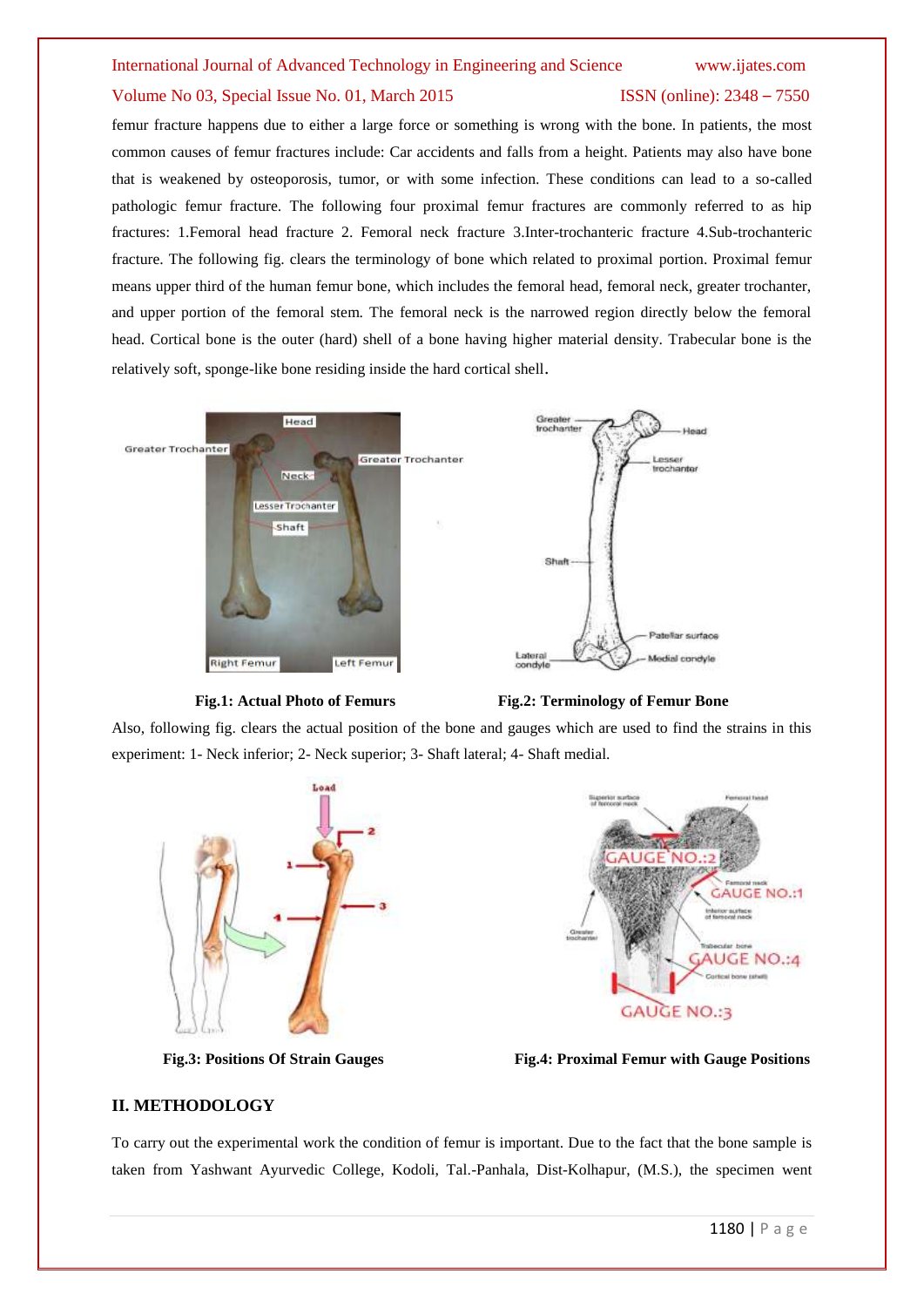### Volume No 03, Special Issue No. 01, March 2015 ISSN (online): 2348 – 7550

through an embalmment process. This is a common method of preserving human bone specimens. In this process the bone is chemically fixed with formaldehyde to prevent decomposition of the bone structure. In summary, the embalmment process is an insignificant effect on the mechanical properties of human bone. The different researchers show that after embalmment the Elastic modulus increases, the UTS increases, Elongation carrying decreases. The detailed discussion of our methodology is as follows:

### **2.1 Assignment of Mechanical Properties**

After carried out detailed literature survey, we found the following mechanical properties:

### **2.1.1 Femur Materials**

Human bone is highly heterogeneous and non-linear in nature, so it is difficult to assign the material properties. The proper assignment of material properties on the other hand, is *still under active research* because of the inherent inhomogeneous and anisotropic nature of bone's tissue. Most past studies assumed the bone to be inhomogeneous isotropic due to simplicity and the limited knowledge of the anisotropic behavior. Thus, the bone is known to be anisotropic and inhomogeneous, most studies simplify these difficulties by considering an isotropic inhomogeneous material so we have also considered same (i.e. Isotropic In-Homogeneous) femur bone material in our study.

### **2.1.2 Density (ϱ)**

The proximal femur consists of cortical (dense) and trabecular (cellular) tissues. Hence, density values are different at the different area of the throughout femur which is found by different researchers. Also different researchers used different values. Thus, from reputed international journal we found that 2080 Kg/m<sup>3</sup>.

#### **2.1.3 Young's Modulus (E)**

The Young's modulus for cortical bone is evaluated according to the functional representation of the density. Hence, different researchers found out different Young"s modulus values. Also different researchers used different values for their study. Thus, we used 14200 MPa value of "E" from reputed international Journal.

#### **2.1.4 Poisson's Ratio (ν)**

As the material is non-linear and heterogeneous the Poisson"s ratio is also having different values for different researchers. The values of this ratio are 0.2 and 0.5, etc. for cortical bone but mostly used value is 0.3 by the different researchers which is mean value of 0.2 & 0.5.After carried out detailed literature survey we come to know that there is a wide variation in values of mechanical properties of femur, which is found by different researchers. In summary we referred the following data:

| Sr. | <b>Test</b>     | <b>Test</b>     | <b>Mechanical Properties of Bone</b>      | <b>Value</b> | Unit                 |
|-----|-----------------|-----------------|-------------------------------------------|--------------|----------------------|
| No. | <b>Specimen</b> | <b>Specimen</b> |                                           |              |                      |
| 1.  | Preserved       | Isotropic In-   | Density( $\rho$ )                         | 2080         | $Kg/m^3$             |
| 2.  | Human<br>Femur  | Homogeneous     | Young's Modulus/Modulus of Elasticity (E) | 14200        | MPa                  |
| 3.  | Bone            |                 | Poisson's Ratio $(v)$                     | 0.3          | <b>Dimensionless</b> |
|     |                 |                 | <b>Yield strength:</b>                    |              |                      |

**Table 1. Mechanical Properties of Human Femur Bone**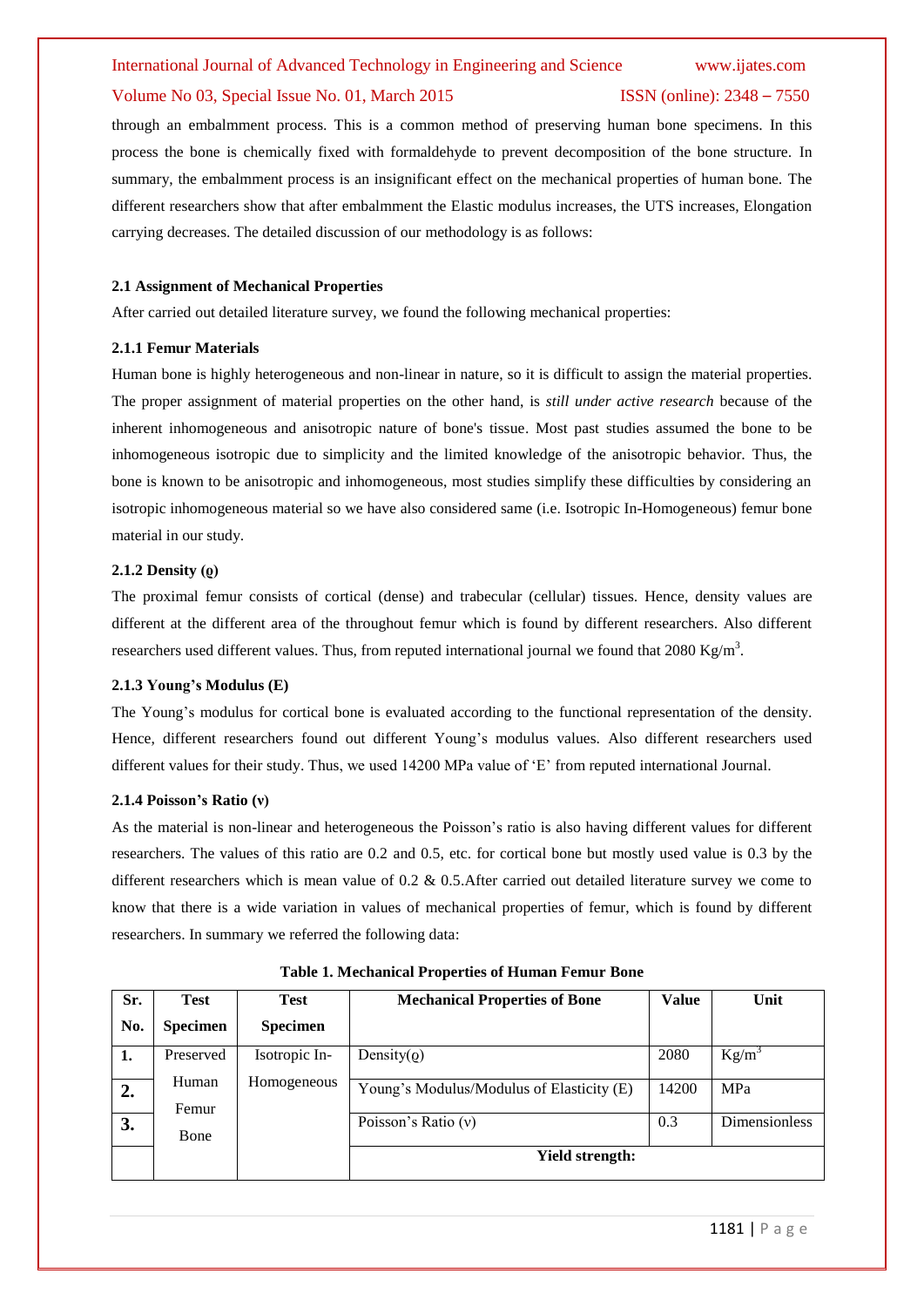# Volume No 03, Special Issue No. 01, March 2015 **ISSN** (online): 2348 – 7550

| 5.  | Ultimate Compressive Longitudinal Strength      | 270    | MPa        |
|-----|-------------------------------------------------|--------|------------|
| 6.  | <b>Ultimate Compressive Transverse Strength</b> | 131    | MPa        |
|     | Ultimate Tensile Longitudinal Strength          | 135    | MPa        |
| 8.  | Ultimate Tensile Transverse Strength            | 53     | MPa        |
| 9.  | <b>Ultimate Shear Strength</b>                  | 65-71  | MPa        |
| 10. | Shear Modulus/Modulus of Rigidity               | $8-40$ | <b>MPa</b> |

# **2.2 Design and Fabrication of Box Type Femur Bone Fixture**

It is very difficult to develop femur holding fixture which is into femur"s biological condition. Hence, to carry out our experimental work we have developed the following box type holder. This avoids complexity of experimental work. By taking considerations of design parameters for work holding devices, we have restricted maximum Degrees of Freedom (D.O.F.) of bone through this fixture.



**Fig.5: Actual Photos of Box Type Femur Bone Fixture**

# **2.3 Selection & Mountings of Electrical Resistance Strain Gauge**

There are mainly two techniques of stress measuring such as photo-elasticity  $\&$  strain gauges method. But because of the irregular and unique shape, it is very difficult to make the photo –elastic model of femur. So, we preferred strain gauge method to find out the stresses of the femur. It is very convenient and reliable method for femur. The specifications of selected strain gauge are as follows:

| <b>Strain Gauge Type</b> | <b>Gauge Length</b> | <b>Resistance</b> | <b>Adhesive Type</b> |
|--------------------------|---------------------|-------------------|----------------------|
| Composite Type           | $3/5$ mm            | $350 \Omega$      | Methyl Methacrylate  |

|  |  | Table 2. Specifications of selected strain gauge |  |  |  |  |
|--|--|--------------------------------------------------|--|--|--|--|
|--|--|--------------------------------------------------|--|--|--|--|



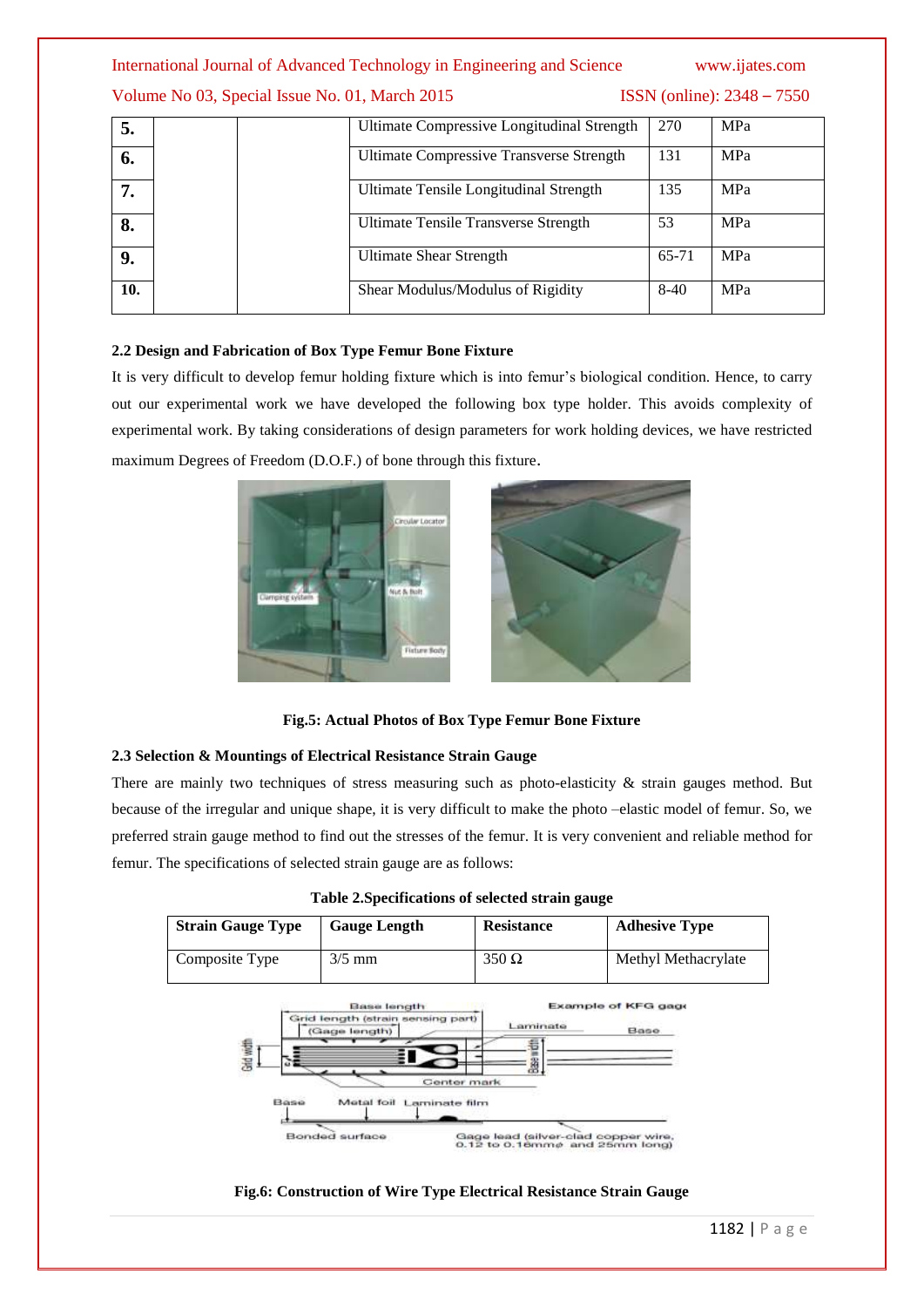Volume No 03, Special Issue No. 01, March 2015 ISSN (online): 2348 - 7550



**Fig.7: Actual Photo of Mountings of Strain Gauges On Femur**



**Fig.8: Actual Photo of Composite Type Strain Gauge**



**Fig. 9: Test Specimen (Right Femur Bone)**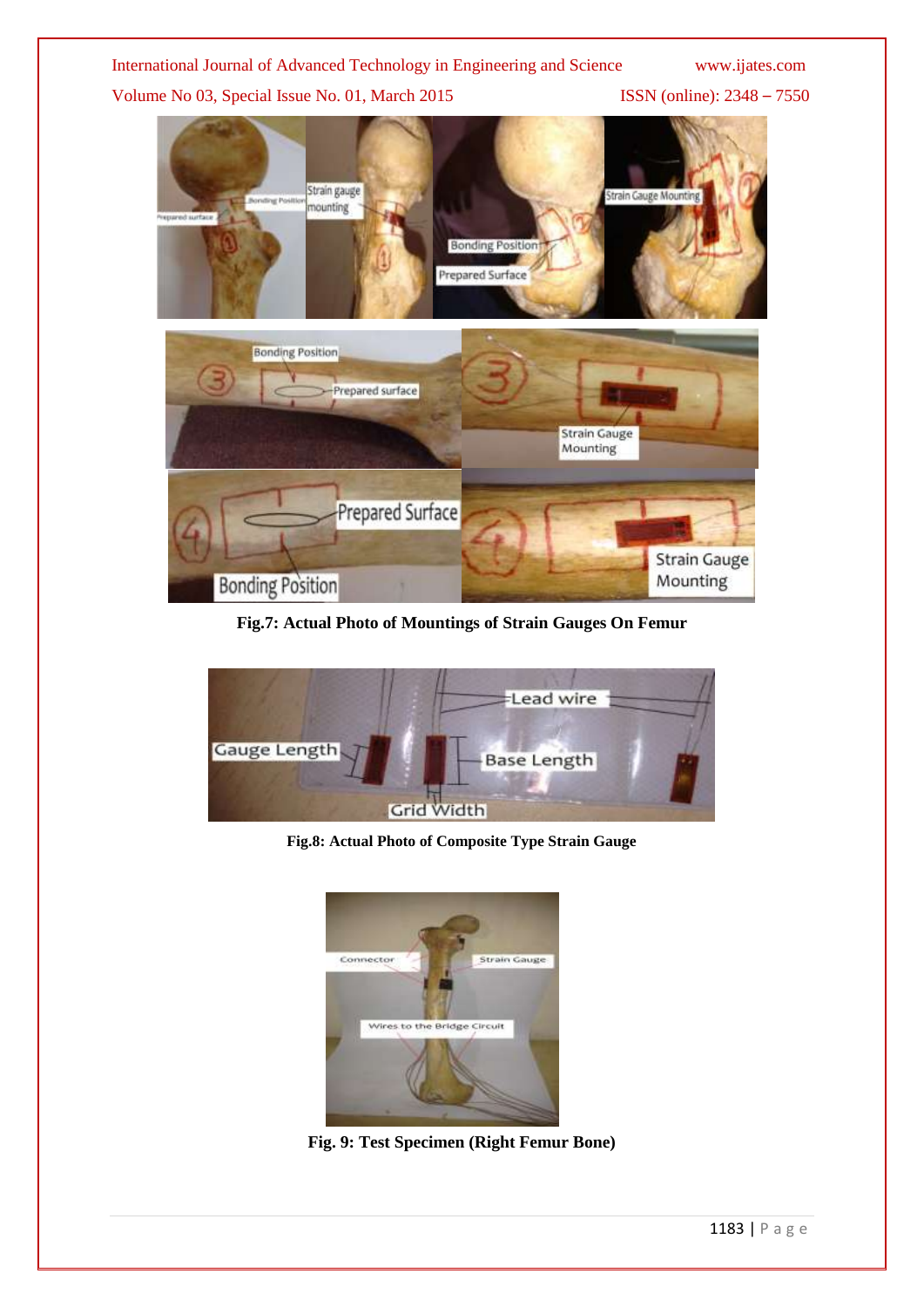# **III.STRAIN INDICATOR (WHEATSTONE METER BRIDGE CIRCUIT)**





**Fig.10: Wheatstone bridge Fig.11:** Actual Photo of Strain Measuring System

# **3.1 Strain-Gauge Wiring Systems:**

With the 1-gauge system, a strain gauge is connected to a side of the bridge and a fixed resistor is inserted into each of the other 3 sides. This system can easily be configured, and thus it is widely used for general stress/strain measurement. A strain-gauge Wheatstone bridge is configured with 1, 2 or 4 gauges according to the measuring purpose. The output voltage that is proportional to a change in resistance, i.e. a change in strain. This microscopic output voltage is amplified for analog recording or digital indication of the strain.

# **IV. ELECTRONIC UNIVERSAL TESTING MACHINE (U.T.M.)**

Electronic ranges of universal testing machines are fast, accurate, & simple to operate. In these machines load and displacement are displayed on the digital display system in their respective engineering units. The machine is capable of performing the following tests:- a) Tension b) Compression c) Transverse d) Bending e) Shear f) Hardness**.** There are three main units: - a) Loading Frame b) Hydraulic Pumping System c) Electronic Control Panel.

# **4.1 Load Cell**

To suit the testing range, load cells of different capacities are supplied. All the load cells are strain gauge based type with full wheat-stone bridge configuration. Structure of the load cell is such that it can be loaded both in tension and compression.

| Max.Capacity: $0.10 \text{ kN} - 100 \text{ kN}$ (As per requirement) | Measuring Range: 0-100 kN      |
|-----------------------------------------------------------------------|--------------------------------|
| Load Resolution: 5N                                                   | Max. Test Speed (mm/min):500   |
| Usable temperature range $0-50^{\circ}$ C                             | Min. Test Speed (mm/min.):0.01 |

**Table 3. Specifications of Electronic Universal Testing Machine**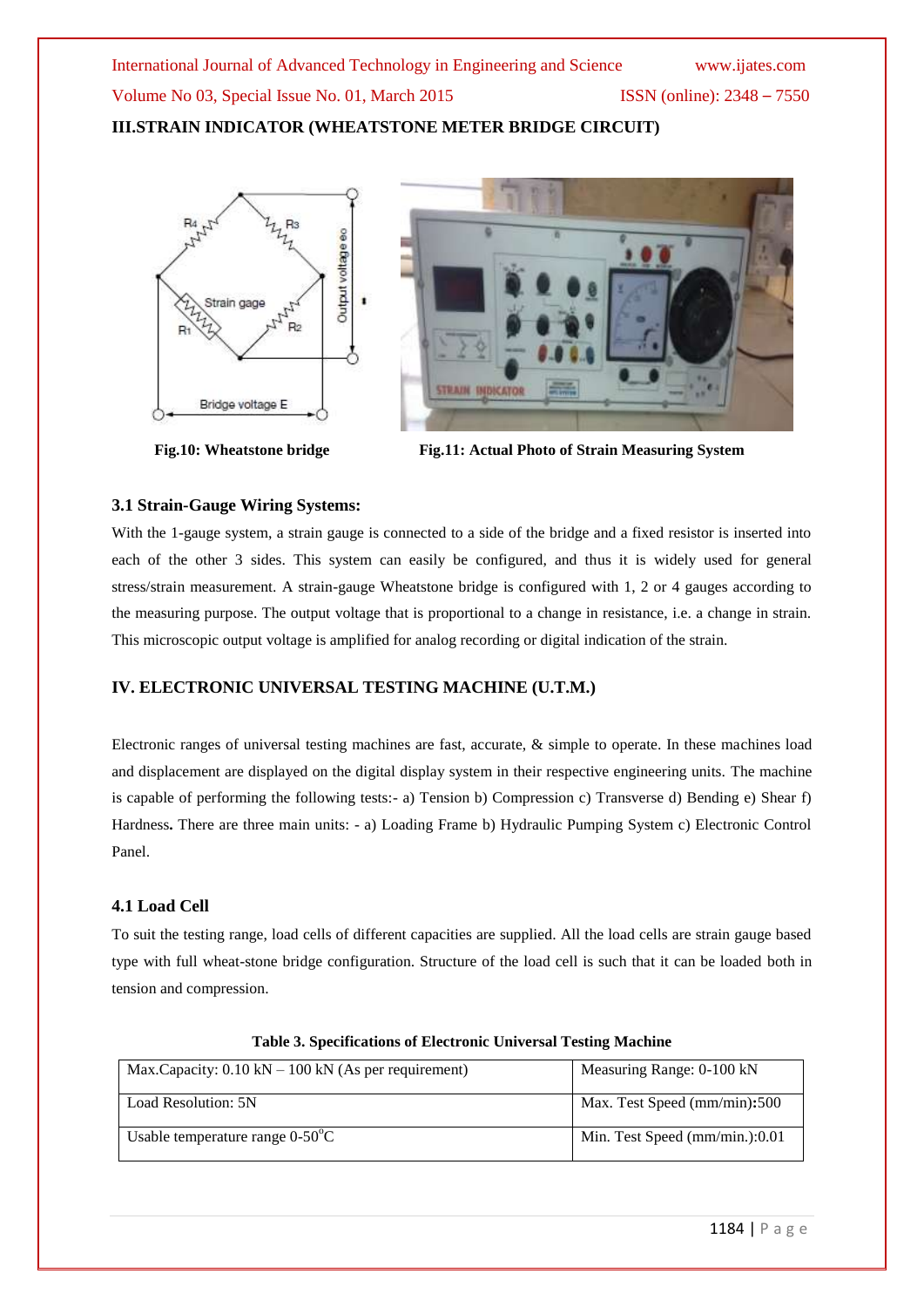Volume No 03, Special Issue No. 01, March 2015 ISSN (online): 2348 – 7550



 **Fig.12: Actual Photo of UTM Fig. 13: Experimental Set-Up**

# **V. CALCULATIONS OF STRESSES**

Hooke"s Law states that when a material is loaded within elastic limit, the stress is proportional to the strain produced by the stress. This means the ratio of the stress to the corresponding strain is constant within the elastic limit. This constant is known as Modulus of Elasticity or Modulus of Rigidity or Elastic Modulii.The ratio of compressive stress to the corresponding strain is a constant. This ratio is known as Young"s Modulus or Modulus of Elasticity and is denoted by 'E'.

Therefore, 
$$
E = \frac{\text{Compressive Stress}}{\text{Compressive String}} = \frac{\sigma}{\epsilon}
$$

# **VI. RESULTS & DISCUSSION**

It is important to realize that the tests represent a very simple loading condition. The simple loading condition is due to experimental constraints and for reducing the complexity of the mechanical response.

| Sr.No | <b>Strain Gauge Positions On Femur</b> | Load(N)              | <b>Strain</b> | Stress $(N/mm2)$ |  |  |  |
|-------|----------------------------------------|----------------------|---------------|------------------|--|--|--|
|       |                                        | <b>Reading No.:1</b> |               |                  |  |  |  |
| 01.   | 1- Neck inferior                       | 50 Kg*9.8=490 N      | 0.015         | 213              |  |  |  |
| 02.   | 2- Neck superior                       | 490                  | 0.015         | 213              |  |  |  |
| 03.   | 3- Shaft lateral                       | 490                  | 0.013         | 184.6            |  |  |  |
| 04.   | 4- Shaft medial                        | 490                  | 0.013         | 184.6            |  |  |  |
|       | <b>Reading No.:2</b>                   |                      |               |                  |  |  |  |
| 05.   | 1                                      | 55Kg*9.8=540 N       | 0.015         | 213              |  |  |  |
| 06.   | 2                                      | 540                  | 0.016         | 227.2            |  |  |  |
| 07.   | 3                                      | 540                  | 0.013         | 184.6            |  |  |  |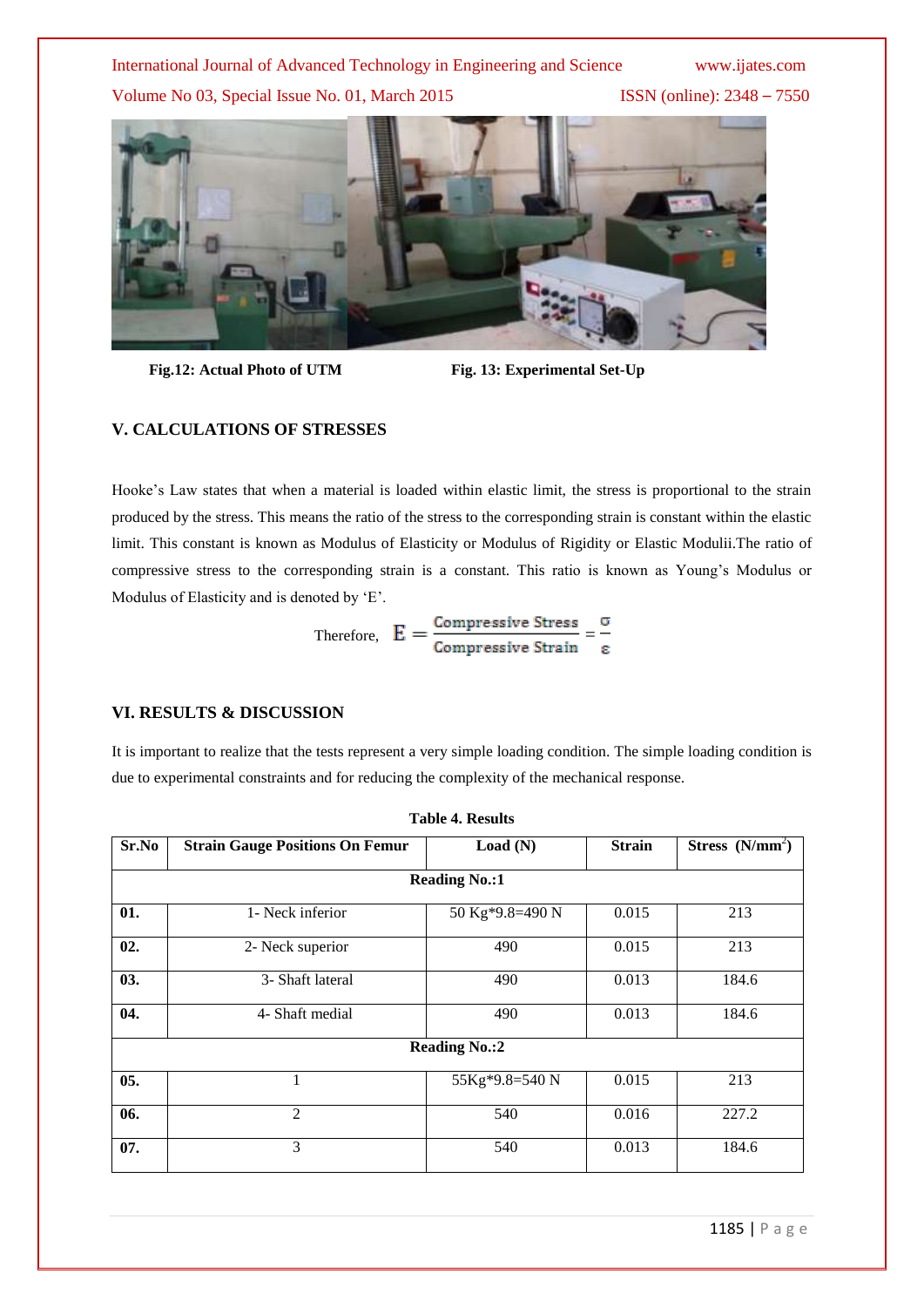# Volume No 03, Special Issue No. 01, March 2015 **ISSN** (online): 2348 – 7550

| 08.                  | $\overline{4}$ | 540                  | 0.014 | 198.8 |
|----------------------|----------------|----------------------|-------|-------|
|                      |                | <b>Reading No.:3</b> |       |       |
| 09.                  | 1              | 60Kg*9.8=588N        | 0.016 | 227.2 |
| 10.                  | $\overline{2}$ | 588                  | 0.017 | 241.4 |
| 11.                  | 3              | 588                  | 0.014 | 198.8 |
| 12.                  | $\overline{4}$ | 588                  | 0.014 | 198.8 |
| <b>Reading No.:4</b> |                |                      |       |       |
| 13.                  | 1              | 65Kg*9.8=640N        | 0.017 | 241.4 |
| 14.                  | 2              | 640                  | 0.018 | 255.6 |
| 15.                  | 3              | 640                  | 0.015 | 213   |
| 16.                  | $\overline{4}$ | 640                  | 0.015 | 213   |

# **VII. CONCLUDING REMARK**

The following conclusions can be drawn from this study:

- 1. Successful application of the proposed technique to find out stresses in real femur bone.
- 2. These results are useful for surgeon in femur surgeries and bone prosthesis.
- 3. We observed that the neck side of the femur is subject to high strains.
- 4. The results show that higher weight provides higher total displacement.

# **REFERENCES**

- [1] Royi Fedida, Zohar Yosibash, Charles Milgrom and Leo Joskowicz 2005. Femur Mechanical Simulation Using High-Order Fe Analysis with Continuous Mechanical Properties. In Proceedings of the II International Conference on Computational Bioengineering.
- [2] Nir Trabelsi, Zohar Yosibash, "Patient-specific FE analyses of the proximal femur with orthotropic material properties validated by experiments", Journal of Biomechanical Engineering. Received November 29, 2010; Accepted manuscript posted May 6, 2011. doi:10.1115/1.4004180 Copyright 2011 by ASME.
- [3] P.E. Galibarov, P.J. Prendergast, A.B. Lennon, "A method to reconstruct patient-specific proximal femur surface models from planar pre-operative radiographs", Elsevier Journal of Medical Engineering & Physics, 2010 (1180-1188).
- [4] Adeeb Rahman, Shirin Selmi, Chris Papadopoulos, and George Papaioannou, "CT-Scan based FEA for the Assessment of the Effect of Bone Density on Femur's Fracture" In Proceedings of the 9th International Conference on Information Technology and Applications in Biomedicine, ITAB 2009, Larnaca, cyprus, 5-7 November 2009.
- [5] A. Ramos, J.A. Simoes, "Tetrahedral versus hexahedral finite elements in numerical modelling of the proximal femur", Science Direct Journal of Medical Engineering & Physics 28 2006 (916–924).